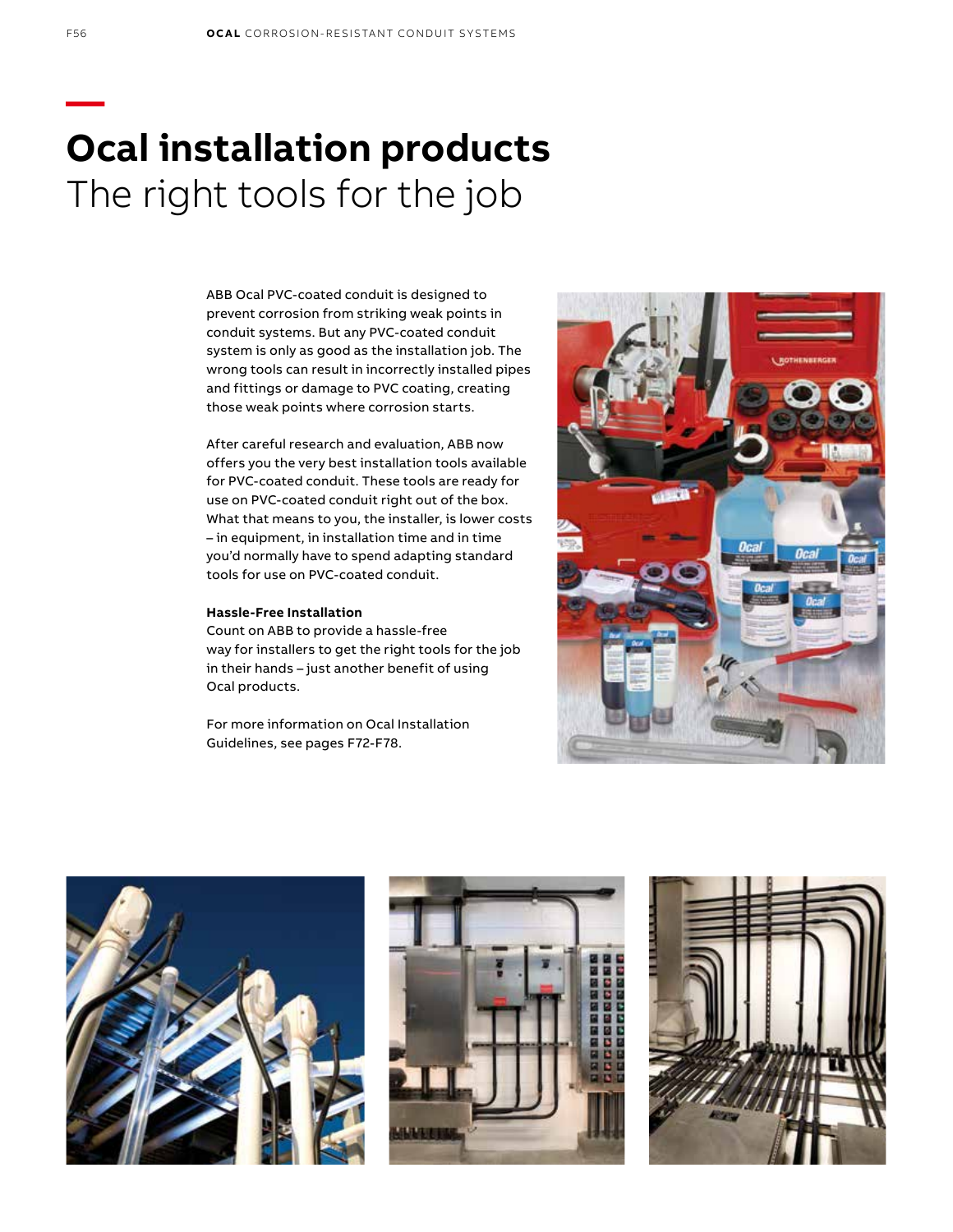### **GREENLEE® Model 555 electric bender for PVC-coated conduit**

Bends 1/2" through 2" PVC-coated conduit



When you use this electric bending machine on 1/2" through 2" conduit, the shoes as well as the roller assembly should be of the type designed specifically for use with PVC-coated conduit.

If you use conventional shoes, the shoes and each of the rollers in the roller assembly must be machined 60 thousandths. Some manufacturers use slide bars instead of a roller assembly, and these, too, must be machined 60 thousandths.

Be sure to compensate for "spring back," since PVC coating often requires the setting to be off as much as 5°.

#### **— GREENLEE® Model 555 electric bender for PVC-coated conduit**

| Cat. No.                                           | <b>Description</b>                     |
|----------------------------------------------------|----------------------------------------|
| <b>GBENDER</b>                                     | GREENLEE® Model 555 Bender             |
| Shoes and roller kit for 40-mil PVC-coated conduit |                                        |
| 12586                                              | $1/z''$ – 2" Shoes and Roller Supports |

### **Hand bender for PVC-coated conduit**

Make saddles, offsets and conventional bends



**—**

**—**

#### **— Hand bender for PVC-coated conduit**

| Cat. No.<br>$\overbrace{\hspace{25mm}}^{}$ | Conduit Size (in.) |
|--------------------------------------------|--------------------|
| 35220                                      | 1/2                |
| the contract of the con-<br>35225          | $\frac{3}{4}$      |
| 2424A8                                     |                    |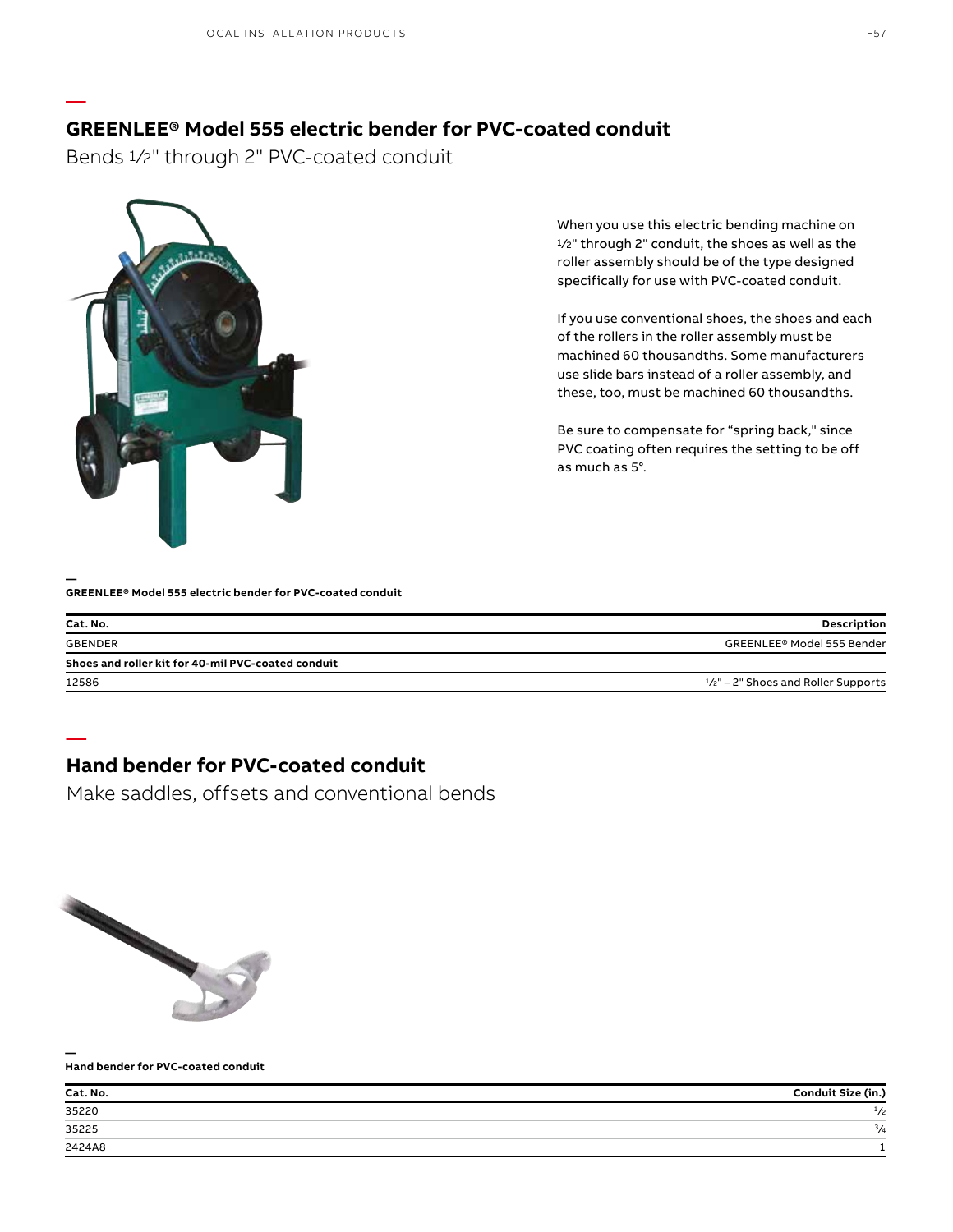### **Ridgid stationary power threading machine**

1224 Series

Stationary power threading machines such as the Ridgid model number 1224 have the capacity to thread rigid conduit from  $1/z$ " to 4".



— 01 Special jaw insert for PVC coated conduit Ridgid model number 97365 and 26247

— 02 Standard jaw insert —

03 In hot weather, use scored shell clamps to prevent slipping



#### **• Shell clamps – Range: 1/2" to 3 1/2"**

To properly clamp the conduit, the shell style clamps described earlier can be used on conduit sizes from  $1/z$ " to 3 $1/z$ " However, for 4" conduit, there is not enough room in the chuck to accommodate both the 4 in. conduit and shell clamps.

**• Jaw inserts for coated conduit – Range: 1/2" to 4"** The jaw inserts for coated conduit have a wider surface area to effectively grip the PVC coating. Ridgid Catalogue No. 26247 is the jaw insert for coated conduit used in the Ridgid 1224 threading machine.

There is no need to pencil cut or score the PVC because these threading machines use a roller cutter and remove  $\frac{1}{4}$  in. of the PVC coating. Cuttings simply fall onto the screen on the lower portion of the machine.



**—**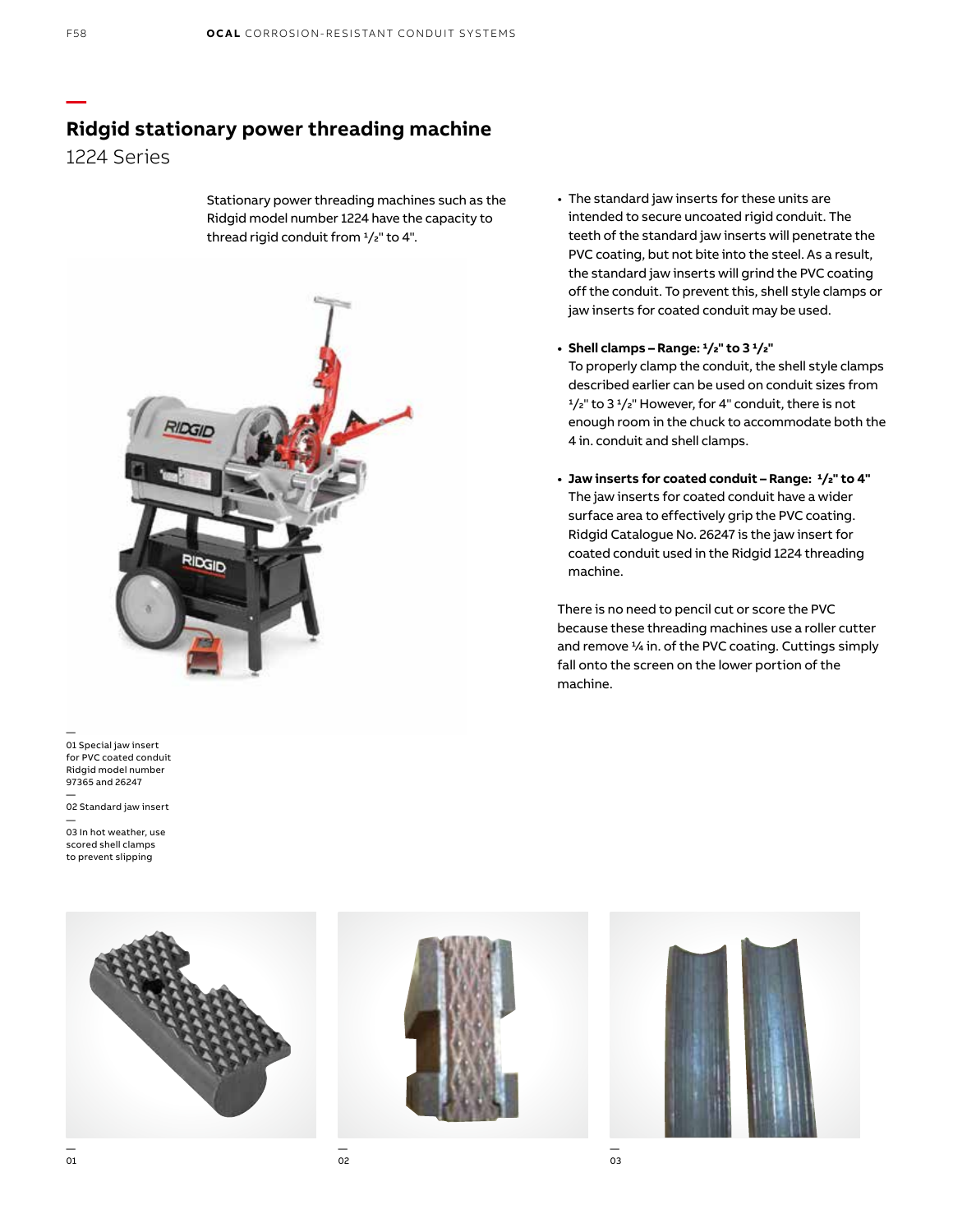### **Ridgid 700 portable threader and die heads**

For PVC coated conduit

**—**



#### **Handheld**

The Ridgid #12R is typically used for smaller size conduit. The ratchet knob indicates forward and reverse. Die heads snap in from both sides and lock in place. (#12R includes ratchet and handle only)

#### **Handheld powered**

The Ridgid 700 Power Drive is a heavy duty handheld tool typically used for conduit up to 2 inches diameter. The 700 Power Drive is designed for Ridgid 12R dies, available in both 115V and 230V models. Optional case is available for this tool.

#### **— Ridged 700 portable threader**

| Cat. No.                                                          | <b>Description</b>                |
|-------------------------------------------------------------------|-----------------------------------|
| Ridgid 700 portable threader and die heads for PVC coated conduit |                                   |
| 51857                                                             | high speed 1/2 in. 12R die head   |
| 51862                                                             | high speed 3/4 in. 12R die head   |
| 51867                                                             | high speed 1 in. 12R die head     |
| 51872                                                             | high speed 1 1/4 in. 12R die head |
| 51877                                                             | high speed 1 1/2 in. 12R die head |
| 51882                                                             | high speed 2 in. 12R die head     |

### **Ridgid Tools 460-6**

**—**

Tri-stand chain vise



#### **Product features**

- Sturdy, stable frame collapses for easy mobility and storage
- Ceiling brace for overhead support enables you to secure frame even during difficult work
- Features recesses for bending tubes  $\frac{3}{8}$ ",  $\frac{1}{2}$ " and 3⁄4" O.D.

#### **— Ridgid Tools 460-6**

|                    |                                                                |           | <b>Pipe Capacity</b>           |
|--------------------|----------------------------------------------------------------|-----------|--------------------------------|
| Cat. No.           | Description                                                    | in.       | <b>Metric Size Designator*</b> |
| Ridgid Tools 460-6 | Tri-Stand with 6" Chain Vise (use with Ocal Half-Shell Clamps) | $1/2 - 6$ | $16 - 155$                     |

\* Metric size designator (ANSI C80.1-1994).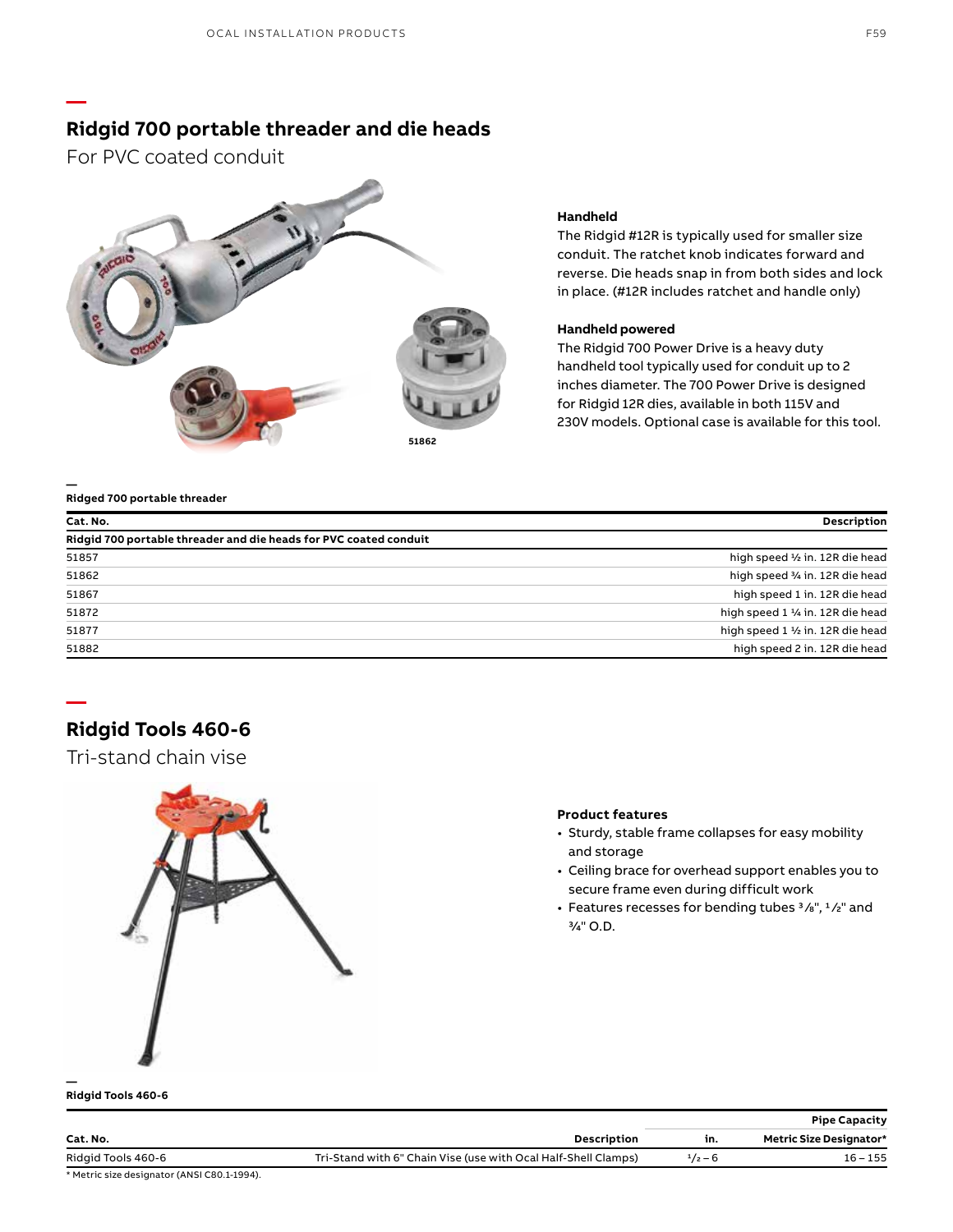### **Ocal jaws for PVC-coated conduit**

Designed to hold PVC-coated conduit safely and securely in a yoke-style vise





#### **Product features**

- Replaces the standard jaw inserts in a yoke vise
- Provides greater clamping force and prevents pipe from spinning during threading
- Machined aluminum construction
- Three-piece set

**— Ocal jaws for PVC-coated conduit**

|          |                                   |       | Weiaht      |
|----------|-----------------------------------|-------|-------------|
| Cat. No. | Description                       | (lbs) | (kg)        |
| JAWS23   | Used with RIDGID No. 23 Yoke Vise | 2.80  | - 27<br>--- |

### **Steel pipe cutters**

Specially designed for cutting PVC-coated conduit



#### **Product features**

- Easy pressure control transmits optimum force onto tube
- Hardened, high-alloy steel cutter wheel provides long service life and burr-free external cutting

#### **— Steel pipe cutters**

**—**

**—**

**—**

| Cat. No. | Description                 | Pipe O.D.         |
|----------|-----------------------------|-------------------|
| P70045C  | Steel Pipe Cutter - Up to 2 | $1/8 - 2$         |
| P70060C  | Steel Pipe Cutter - Up to 4 | $\frac{1}{8} - 4$ |

### **Ratchet pipe reamer**

| napia and cican acburring |
|---------------------------|
| <b>SOTHEMRICE</b>         |
|                           |
|                           |

Rapid and clean deburring

#### **Product features**

- Smooth-running ratchet
- Tempered-steel cutting bit
- $\cdot$  For steel tubes  $\frac{1}{4}$ " to 2" O.D.

| Ratchet pipe reamer |                     |                 |
|---------------------|---------------------|-----------------|
| Cat. No.            | Description         | Pipe O.D. (in.) |
| 70289               | Ratchet Pipe Reamer | $1/4 - 2$       |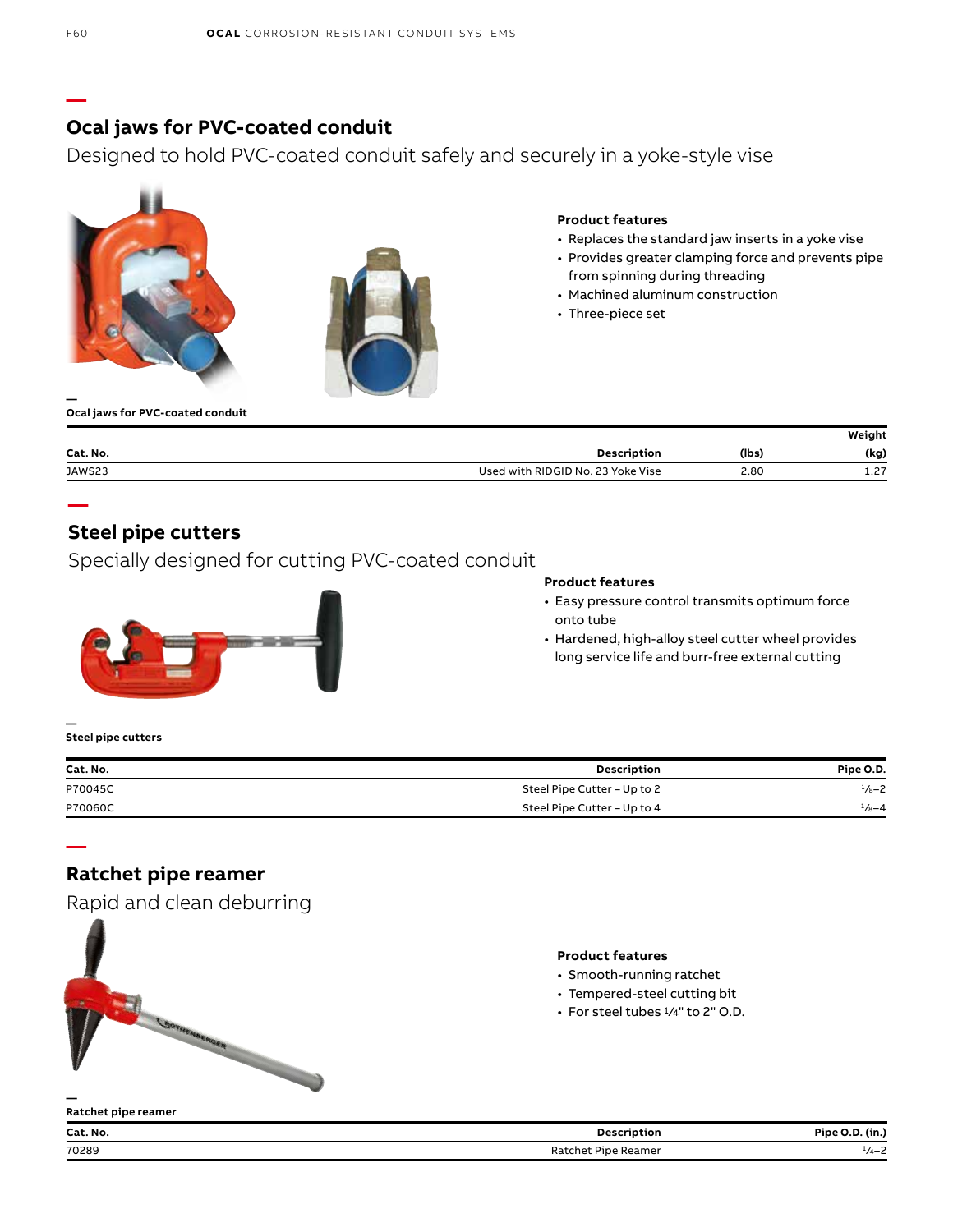### **Ocal J-wrenches**

**—**

Removable aluminum jaws for PVC-coated conduit



Use with our pliers, or purchase just the jaws and adapt your own!

#### **— Ratchet pipe reamer**

| Cat. No.   | <b>Description</b>     | Pipe Capacity (in.)         |
|------------|------------------------|-----------------------------|
| J442       | 12" J-Wrench with Jaws | $\frac{1}{2} - \frac{1}{4}$ |
| J460       | 16" J-Wrench with Jaws | $1^{1/2} - 2^{1/2}$         |
| J42        | 12" Jaw Set only       | $\frac{1}{2} - \frac{1}{4}$ |
| <b>J60</b> | 16" Jaw Set only       | $1^{1}/2 - 2^{1}/2$         |

### **—**

### **Strap wrenches**

Specially coated strap won't absorb oil



#### **— Strap wrenches**

|          |       | <b>Handle Length</b> |       | <b>Strap Length</b> |       | Strap Width |       | <b>Pipe Capacity</b> | Pipe Capacity (O.D.) |        |       | Weight |
|----------|-------|----------------------|-------|---------------------|-------|-------------|-------|----------------------|----------------------|--------|-------|--------|
| Cat. No. | (in.) | (mm)                 | (in.) | (mm)                | (in.) | (mm)        | (in., | (mm)                 | (in.,                | (mm)   | (lbs) | (kg)   |
| 31355    | 11.75 | 298.45               | 17.00 | 431.80              | 1.75  | 44.45       | 2.00  | 50.80                | 3.50                 | 88.90  | 1.75  | .79    |
| 31370    | 18.00 | 457.20               | 29.25 | 742.95              | 1.75  | 44.45       | 5.00  | 127.00               | 5.50                 | 139.70 | 2.75  | 1.25   |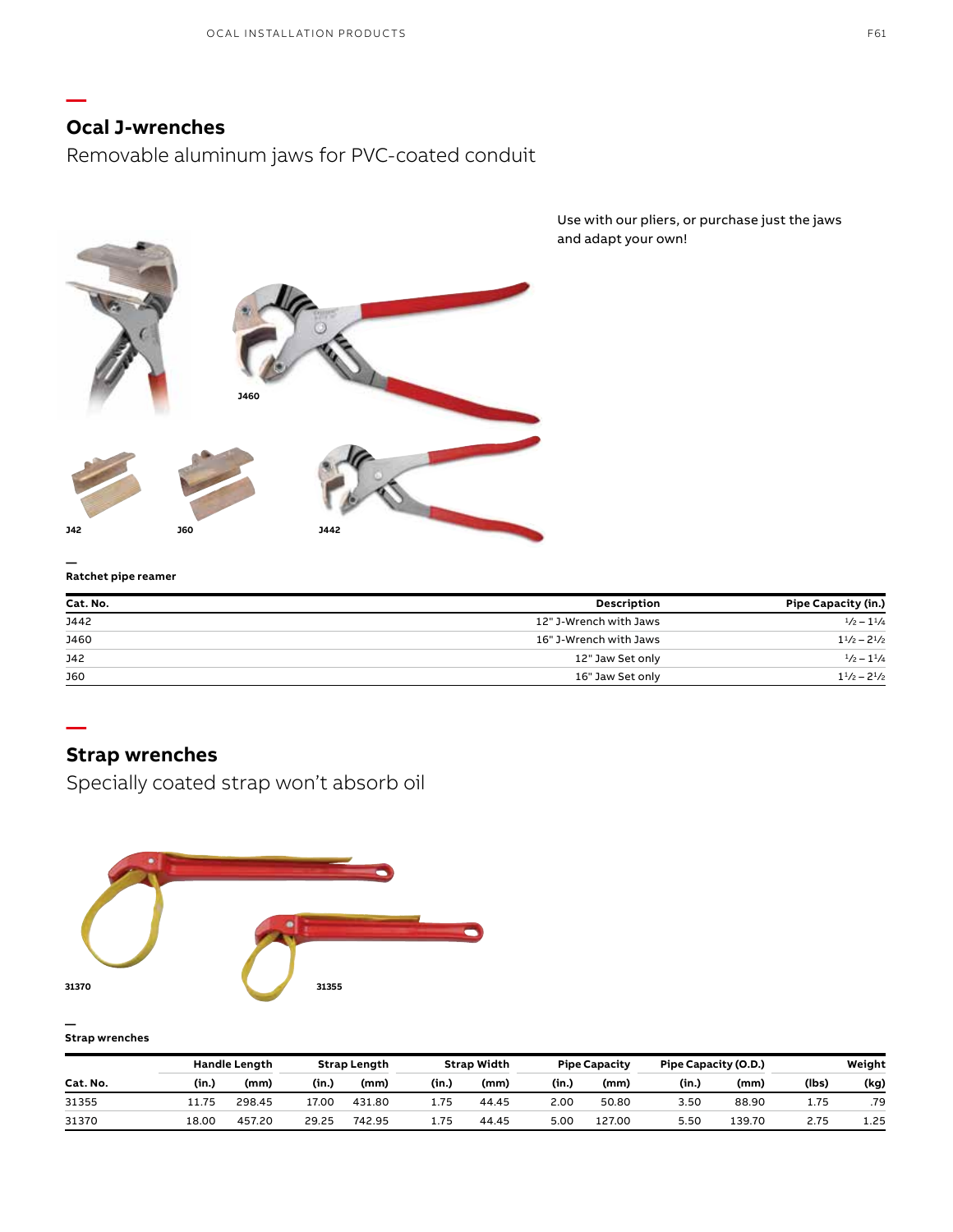### **KOPR-SHIELD® joint compound**

Protects, lubricates and enhances the conductivity of all electrical connections



#### **Product features**

- Meets NEC® requirements for protection against corrosion: "Where corrosion protection is necessary and the conduit is threaded in the field, all threads shall be coated with an approved electrically conductive, corrosion-resistant compound."
- Extremely adhesive compound flows smoothly into uneven contours and voids, ensuring easy application and complete, positive protection and lubrication
- Won't settle out, thin, thicken, harden or dry out under the most severe environmental conditions
- Excellent temperature characteristics can be brushed on at -50° F to 250° F (-45° C to 121° C) and remains intact for short periods even at 1,800° F (982° C)
- Ensures low resistance and seals out air and moisture
- Unique, homogenized blend of pure, polished colloidal copper, rust and corrosion inhibitors

NEC and National Electrical Code are registered trademarks of the National Fire Protection Association, Inc.

| Cat. No.    | Container                   | <b>Size</b>               |
|-------------|-----------------------------|---------------------------|
| 201-31879   | Brush Cap Can               | $1^{1/2}$ oz. (.04 liter) |
| 201-31879-1 | 4 oz. Container with Brush  | 4 oz. (.12 liter)         |
| CP8-TB      | 8 oz. Container with Brush  | 8 oz. (.24 liter)         |
| CP16        | 16 oz. Container with Brush | 16 oz. (.47 liter)        |
| CP128       | 1 Gallon Can                | 1 gallon (3.79 liter)     |

**Note**: Not recommended for food & beverage processing applications.

**—**

**—**

**KOPR-SHIELD® joint compound**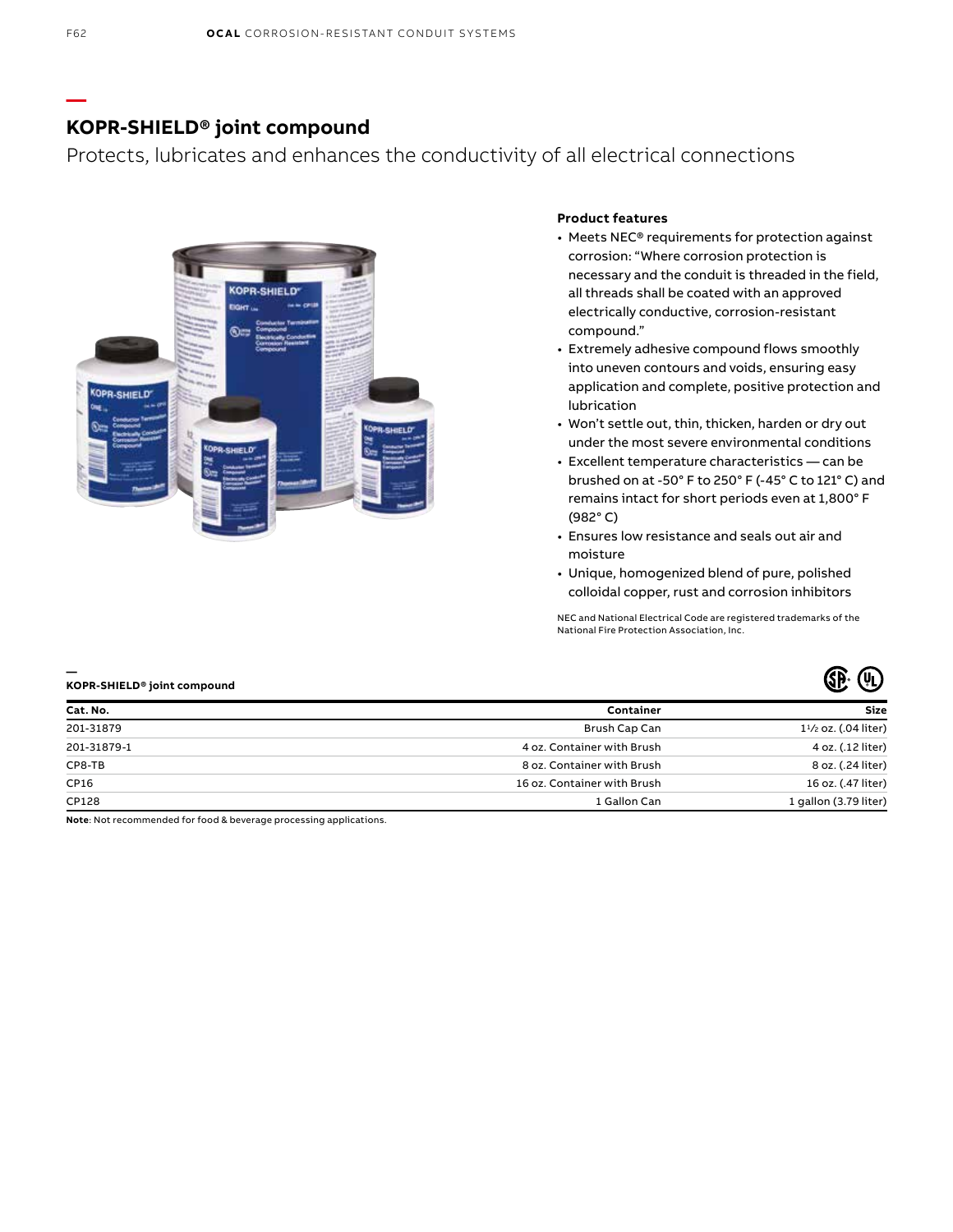## **Ocal touch-up compounds**

**—**

Fast-drying, air-cure patch for Ocal conduit and fittings



#### **Ocal touch-up compounds**

| Cat. No.                                                               | Container     | Size                                            | Color      |
|------------------------------------------------------------------------|---------------|-------------------------------------------------|------------|
| <b>Exterior PVC Patch</b>                                              |               |                                                 |            |
| SPRAY-G                                                                | Spray Can     | 12 <sup>1</sup> / <sub>2</sub> oz. (0.37 liter) | Dark Gray  |
| SPRAY-W                                                                | Spray Can     | 12 <sup>1</sup> /2 oz. (0.37 liter)             | White      |
| SPRAY-B                                                                | Spray Can     | 12 <sup>1</sup> / <sub>2</sub> oz. (0.37 liter) | Light Blue |
| PATCHP-G                                                               | Brush Cap Can | 1 pint (0.47 liter)                             | Dark Gray  |
| PATCHP-W                                                               | Brush Cap Can | 1 pint (0.47 liter)                             | White      |
| PATCHP-B                                                               | Brush Cap Can | 1 pint (0.47 liter)                             | Light Blue |
| PATCHG-G                                                               | <b>Bottle</b> | 1 gallon (3.79 liter)                           | Dark Gray  |
| PATCHG-W                                                               | <b>Bottle</b> | 1 gallon (3.79 liter)                           | White      |
| PATCHG-B                                                               | <b>Bottle</b> | 1 gallon (3.79 liter)                           | Light Blue |
| <b>Interior Urethane Patch</b>                                         |               |                                                 |            |
| <b>URETHANEPATCH</b>                                                   | Brush Cap Can | 1 pint (0.47 liter)                             | Blue       |
| 法律法律 法律法律 计分类 医心包 医心脏 医神经性 医心脏性 医假皮肤 医心包 医心包 医心包 医心包 医心包 医心包结 医心包的 医心包 |               |                                                 |            |

**Note**: Not recommended for food & beverage processing applications.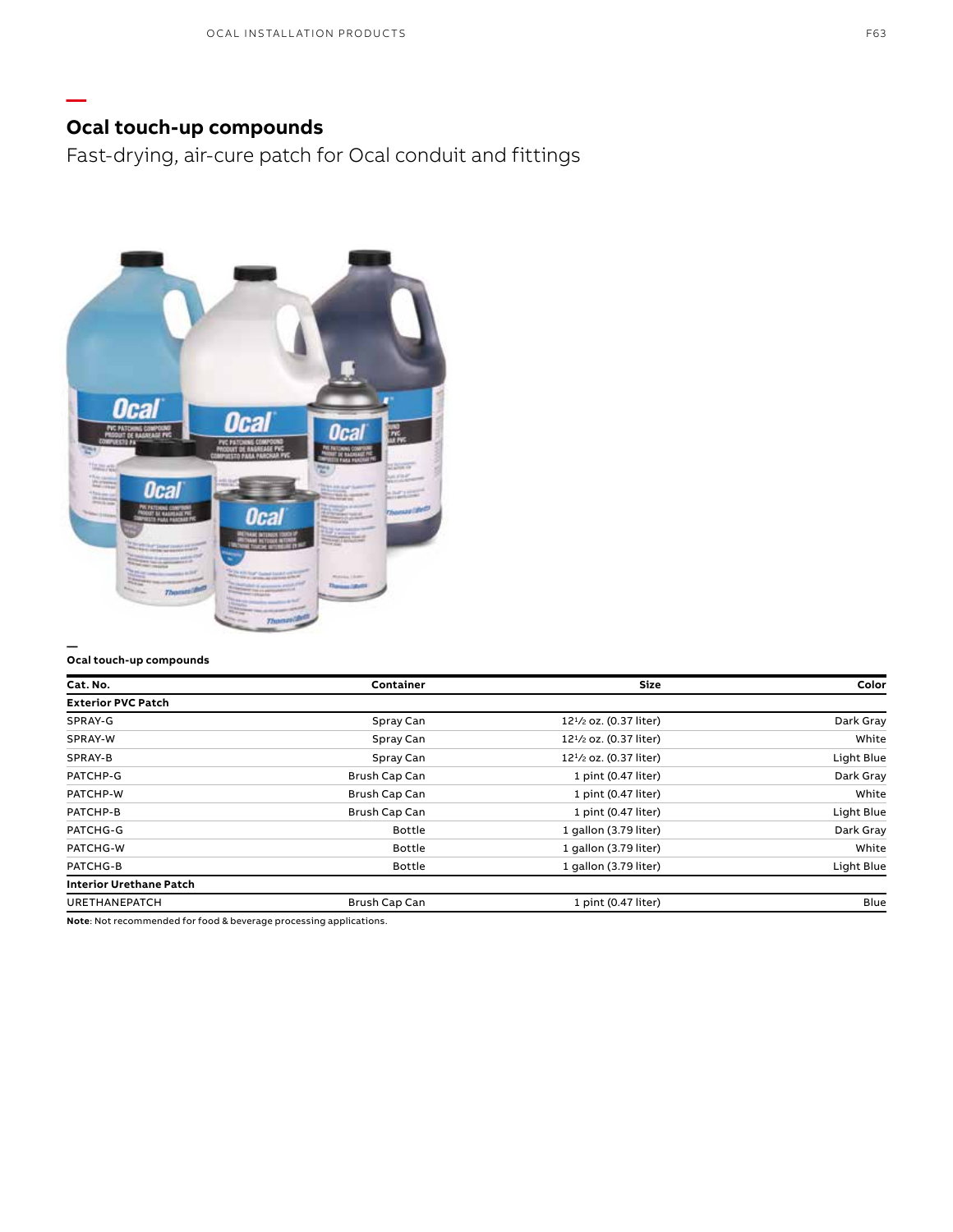### **Ocal heat-cure patch**

A better patching solution for hot weather applications



Even in the best of installations, the PVC jacket on PVC-coated conduit or fittings can be cut, nicked or abraded. To maintain corrosion protection, Ocal has added a new, thicker PVC patch to its offering of touch-up compounds.

Ideal for use in hot weather, Ocal heat-cure patch offers a thicker consistency at high ambient temperatures than standard air-cure patches, ensuring better coverage and a more effective patch.

#### **Ocal Heat-cure patch makes patching fast and easy.**

- 1. Make sure the area to be patched is clean and dry.
- 2. Squeeze the amount of patch material needed onto the area to be repaired.
- 3. If necessary, spread and level the patch material with a putty knife.
- 4. Apply heat with a heat gun or torch, such as the ABB Portable heat-shrink torch.
- 5. Being careful not to overheat (500° F/260°C max.), apply heat for two minutes total, or at least one minute after surface of patch has turned glossy. (The patch material is a glossy liquid that turns flat with initial heat application and then turns glossy again as heating continues.)

NEC and National Electrical Code are registered trademarks of the National Fire Protection Association, Inc.

#### **Ocal heat-cure patch**

**—**

| Cat. No. | Color      | Size              |
|----------|------------|-------------------|
| PATCHT-G | Dark Gray  | 6 oz. (.18 liter) |
| PATCHT-W | White      | 6 oz. (.18 liter) |
| PATCHT-B | Light Blue | 6 oz. (.18 liter) |